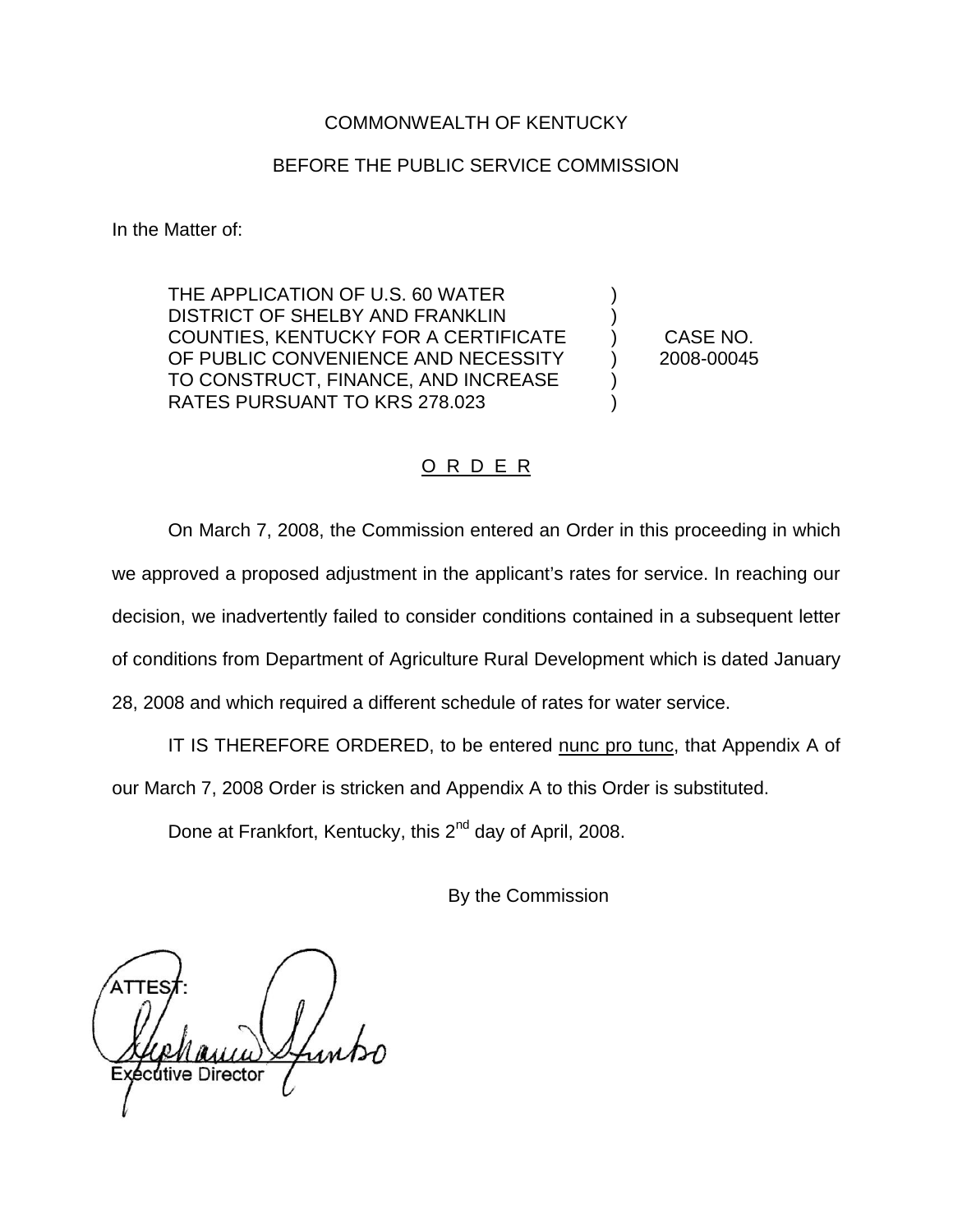# APPENDIX A

# APPENDIX TO AN ORDER OF THE KENTUCKY PUBLIC SERVICE COMMISSION IN CASE NO. 2008-00045 DATED APRIL 2, 2008

The following rates and charges are prescribed for the customers in the area served by U.S. 60 Water District. All other rates and charges not specifically mentioned herein shall remain the same as those in effect under authority of the Commission prior to the effective date of this Order.

#### Monthly Water Rates

5/8" x 3/4" Meter

|                        | First<br>Next<br><b>Next</b><br>All Over | 1,000          | Gallons<br>2,000 Gallons<br>2,000 Gallons<br>5,000 Gallons | \$12.86<br>6.41<br>5.15<br>4.54 | Minimum Bill<br>Per 1,000 Gallons<br>Per 1,000 Gallons<br>Per 1,000 Gallons |  |
|------------------------|------------------------------------------|----------------|------------------------------------------------------------|---------------------------------|-----------------------------------------------------------------------------|--|
| 1" Meter               |                                          |                |                                                            |                                 |                                                                             |  |
|                        | First<br>All Over                        |                | 5,000 Gallons<br>5,000 Gallons                             | \$35.98<br>4.54                 | Minimum Bill<br>Per 1,000 Gallons                                           |  |
| 2 " Meter              |                                          |                |                                                            |                                 |                                                                             |  |
|                        | First<br>All Over 25,000 Gallons         |                | 25,000 Gallons                                             | \$ 126.78<br>4.54               | Minimum Bill<br>Per 1,000 Gallons                                           |  |
| <b>Bulk User Rate:</b> |                                          |                |                                                            |                                 |                                                                             |  |
|                        | First<br>All Over                        | 1,000<br>1,000 | Gallons<br>Gallons                                         | \$2.70<br>2.70                  | Minimum Bill<br>Per 1,000 Gallons                                           |  |